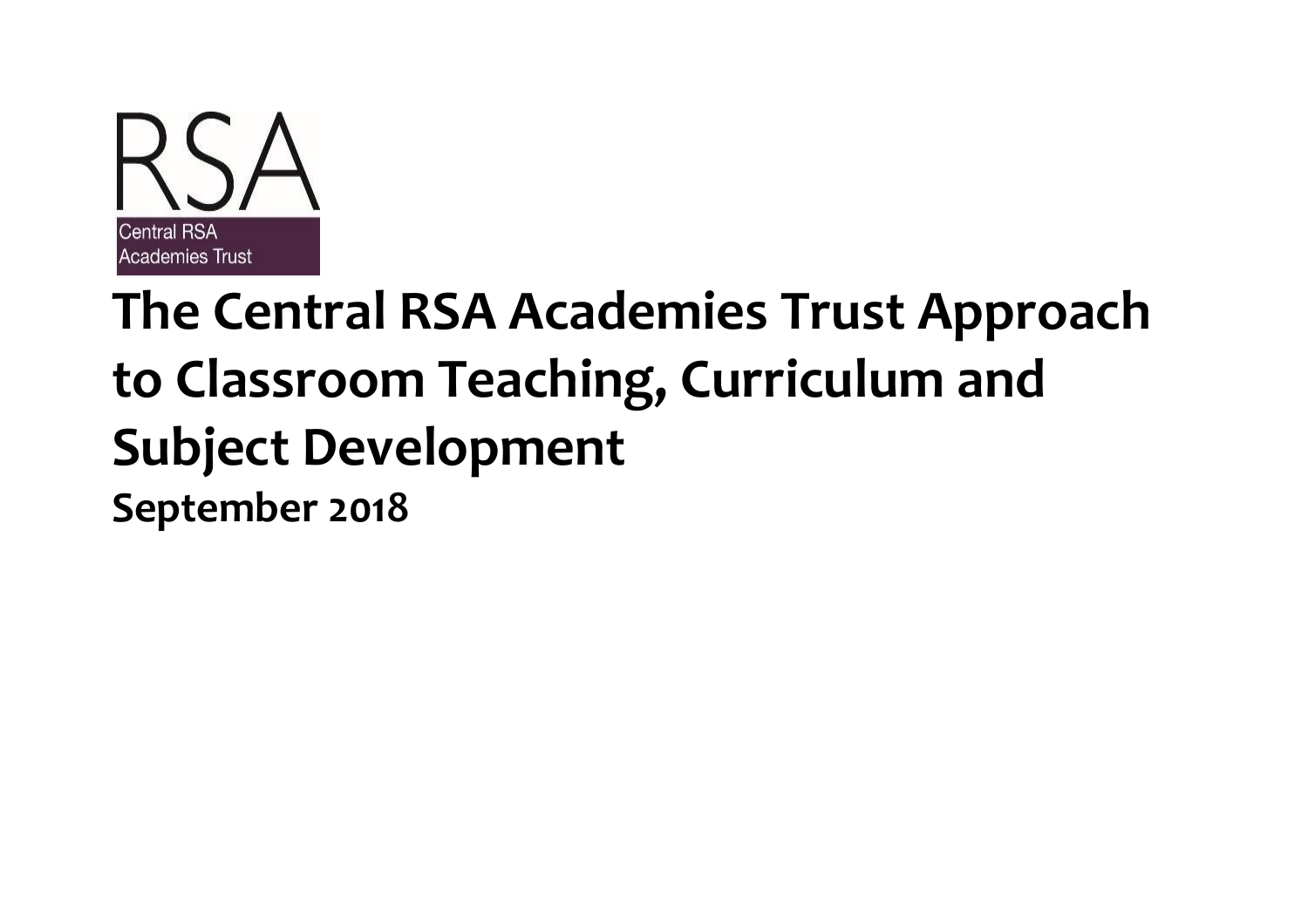### *Knowledge (what we want our pupils to know and understand):*

**Our pupils are all entitled to:**

- Know, understand and have mastered the key concepts and questions related to, and arising from, each subject discipline **(Expert)**
- Locate their experiences within a broader sense of society and understand the purpose and relevance of subject disciplines **(Purposeful)**
- Opportunities for dialogue within subjects to build and use subject specific vocabulary **(Fluent)**
- Know and understand their own learning journey with opportunities to explore progress and shape that journey **(Self-Regulating)**
- Know, understand and contribute to the assessment process **(Self-Directing)**

#### *Skills (what we want our pupils to be able to do)*

#### **Our pupils are all entitled to:**

- Generate solutions to authentic problems and challenges with originality as part of a creative process **(Problem-Solving**)
- Interact purposefully with others, including groups and teams, in a variety of different contexts **(Collaborative)**
- Communicate effectively, frequently and purposefully through different channels including discussion, debate and questioning developing Oracy skills **(Communicative)**
- Access texts in order to interpret/understand and write effectively for different purposes **(Literate)**
- Engage in, understand and take responsibility for, their part in the learning process and, in addition contribute to the learning of others **(Metacognitive)**
- Learn how to study, retain key information and perform confidently in public examinations **(Pragmatic)**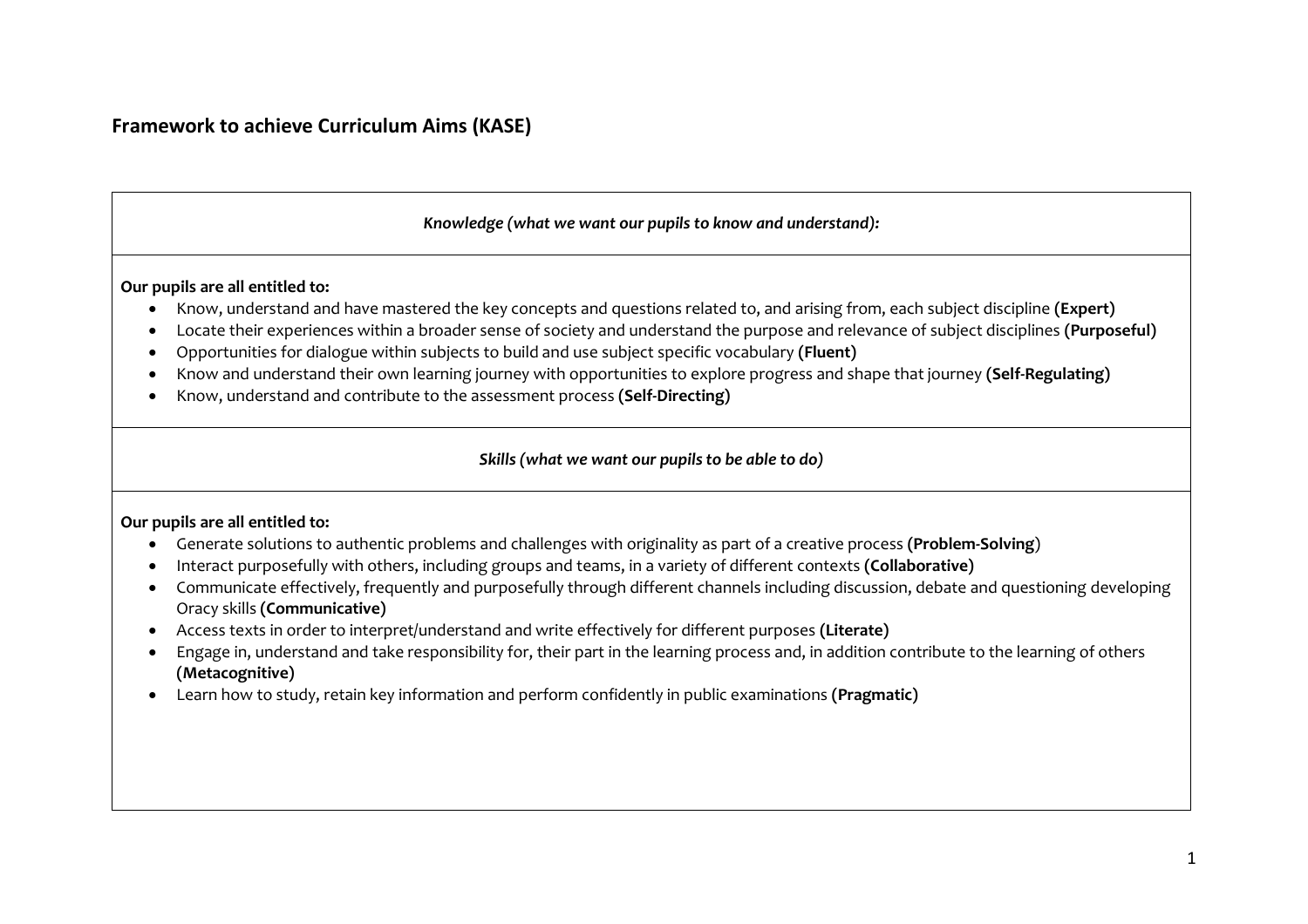#### *Attributes (what we want our pupils to be like) All schools will create the conditions in which these can be nurtured*

**Our pupils are all entitled to:**

- Experience opportunities to take risks, doing so purposefully and with understanding **(Risk-Tolerant)**
- Demonstrate the willingness to persist and overcome difficulties in order to build resilience **(Resilient)**
- Reflect upon, and learn from, their own and others' behaviours **(Reflective)**
- Engage with, and develop appreciation of own communities (community spirited) and other communities including their lifestyles, cultures and values **(Empathetic)**

# *Experiences (what we want our pupils to have accessed and enjoyed)*

**Our pupils are all entitled to:**

- Enjoy, experience excitement and find significant value in, their school experience **(Engaged & Enthused)**
- Take an active part in visits and trips which are beyond their own life experience or those of their school **(Cosmopolitan)**
- Access meaningful and extended opportunities to appreciate what Higher Education and Employment can offer **(Autonomous)**
- Be fully involved in an ambitious project which impacts on a wider audience than their peers **(Champion)**
- Be stretched by a range of experiences which challenge their view of themselves and their future **(Self-Aware)**
- Experience authentic responsibility in and around school **(Responsible)**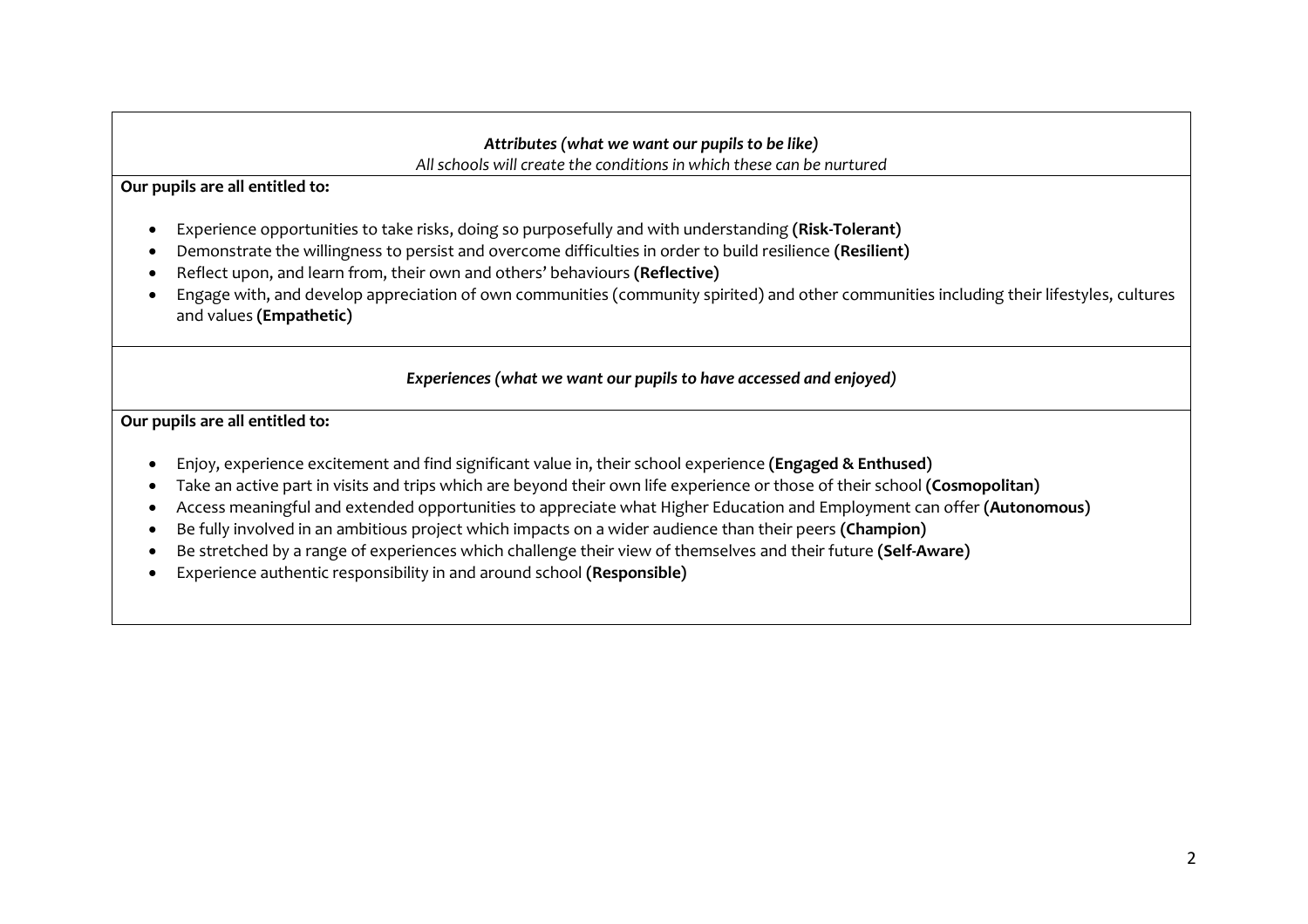| <b>Subject</b>       | <b>Autumn 1</b>                                                                                 | <b>Autumn 2</b>                                                                              | Spring 1                                                                                                                                                                                                 | <b>Spring 2</b>                                                                     | Summer 1                                                                                                                                            | <b>Summer 2</b>                                                                                                      |
|----------------------|-------------------------------------------------------------------------------------------------|----------------------------------------------------------------------------------------------|----------------------------------------------------------------------------------------------------------------------------------------------------------------------------------------------------------|-------------------------------------------------------------------------------------|-----------------------------------------------------------------------------------------------------------------------------------------------------|----------------------------------------------------------------------------------------------------------------------|
| <b>English</b>       | Writing for specific<br>purpose and audience                                                    | Understanding<br>effectiveness of<br>character/plot/ setting<br>Craftmanship                 | Writing for audience and<br>purpose-<br>writing to persuade                                                                                                                                              | Understanding effectiveness<br>of character<br>Writer's craft                       | Shakespeare<br>Performance Poetry                                                                                                                   | <b>Creative Writing</b>                                                                                              |
| <b>Maths</b>         | Place Value<br>Addition + Subtraction<br>Multiplication +<br>Division                           | <b>Negative Numbers</b><br>Fractions, Decimals +<br>Percentages                              | Ratio + Proportion<br><b>Statistics</b>                                                                                                                                                                  | Algebra                                                                             | <b>Linear Graphs</b><br>Geometry                                                                                                                    | Transformations                                                                                                      |
| <b>Science</b>       | Cells & Movement                                                                                | Earth & Climate                                                                              | Space, Acid & Alkalis                                                                                                                                                                                    | Electricity &<br>Interdependence                                                    | Particle model                                                                                                                                      | Speed                                                                                                                |
| <b>History</b>       | What is history                                                                                 | How have some ancient<br>civilisations had an<br>impact on Britain                           | How did the Norman<br>Conquest change Britain                                                                                                                                                            | What was Medieval life like                                                         | What caused the break with Rome                                                                                                                     |                                                                                                                      |
| Geography            | Exploring Britain through an introduction to and the<br>use of a range of geographical skills.  |                                                                                              | China - a country case study. The rise of China as an<br>economic superpower and the physical processes on<br>landscapes: Earthquakes.                                                                   |                                                                                     | Interactions between human and physical processes - How water interacts with<br>the landscape and has an impact on people.                          |                                                                                                                      |
| <b>RE</b>            | Faith and happiness                                                                             | Spirituality and art                                                                         | Incarnation: Why do<br>Christians believe Jesus<br>was God on earth?                                                                                                                                     | Gospel: What was so radical<br>about Jesus? (Women's<br>rights)                     | Gospel: What was so radical about<br>Jesus? (Charity)                                                                                               | Creation: Faith and looking after the<br>planet                                                                      |
| PE                   | Fitness and well-being.                                                                         | Basketball shooting skills<br>Hockey - striking the ball<br>Volleyball - the 4 main<br>shots | Rowing - technique and<br>fitness<br>Football – shooting,<br>passing, tactics                                                                                                                            | Rugby - running and passing<br>the ball.<br>Gymnastics - balance work,<br>sequences | Athletics - working to maximal<br>levels<br>Cricket - batting, bowling and<br>fielding                                                              | Athletics - learning new disciplines<br>Tennis - forehand, backhand, serving,<br>volleying.                          |
| IT                   | <b>Physical Safety</b><br>E-Safety<br>Passwords<br><b>Networks</b><br><b>Binary and Control</b> |                                                                                              | Coding-Discovery Education<br><b>Block coding</b><br>An introduction to Block coding<br>Sequence and animations<br><b>Buttons</b><br>Conditional events<br>Create a simple gaming app<br>De-bug programs |                                                                                     | Digital Literacy<br>MS Word (Tables, images and<br>orientation around ribbons on the<br>app)<br>Excel (simple formulae)<br>(Possible Lego Robotics) | PPT to create a story with more than one<br>outcome (Hyperlinks, Debug. Flow<br>Diagrams)<br>Python- An introduction |
| Art                  | Insects Project -<br>Observational drawing                                                      | <b>Insects Project</b><br>Art history and Final<br>Piece                                     | Bug hotel project<br>Research<br>Design ideas                                                                                                                                                            | Bug hotel project<br>Design, Make and evaluate                                      | <b>Block/African Art Project</b><br>Observational drawing                                                                                           | <b>Block/African Art Project</b><br>Art history and Final Piece                                                      |
| <b>Drama</b>         | Storytelling-<br>Rashomon                                                                       | Characterisation/<br>Pantomime                                                               | Shakespeare - The<br>Tempest                                                                                                                                                                             | Devising/ Practitioners                                                             | Evacuation/Human relationships                                                                                                                      | Using words as character/ The Landlady/<br>Charlie and the Chocolate Factory                                         |
| <b>Music</b>         | Keyboard skills<br>(performing)                                                                 | Song writing (composing)                                                                     | 12 Bar Blues (Performing<br>– guitar)                                                                                                                                                                    | Jazz (Composing - guitar)                                                           | Latin (Performing - keyboard)                                                                                                                       | <b>Acoustic Covers (Performing)</b>                                                                                  |
| French               | Me, my family and<br>friends                                                                    | Me, my family and<br>friends<br>Free time activities and<br>going out                        | Free time activities and<br>going out<br>My house, town and<br>region                                                                                                                                    | My house, town and region                                                           | My house, town and region<br>Customs and festivals in French<br>speaking countries/communities                                                      | Customs and festivals in French speaking<br>countries/communities                                                    |
| Learning for<br>Life | <b>Health and Wellbeing</b>                                                                     | Health and Wellbeing                                                                         | The Wider World -<br>Careers                                                                                                                                                                             | The Wider World                                                                     | Relationship and Sex Education                                                                                                                      | Relationship and Sex Education                                                                                       |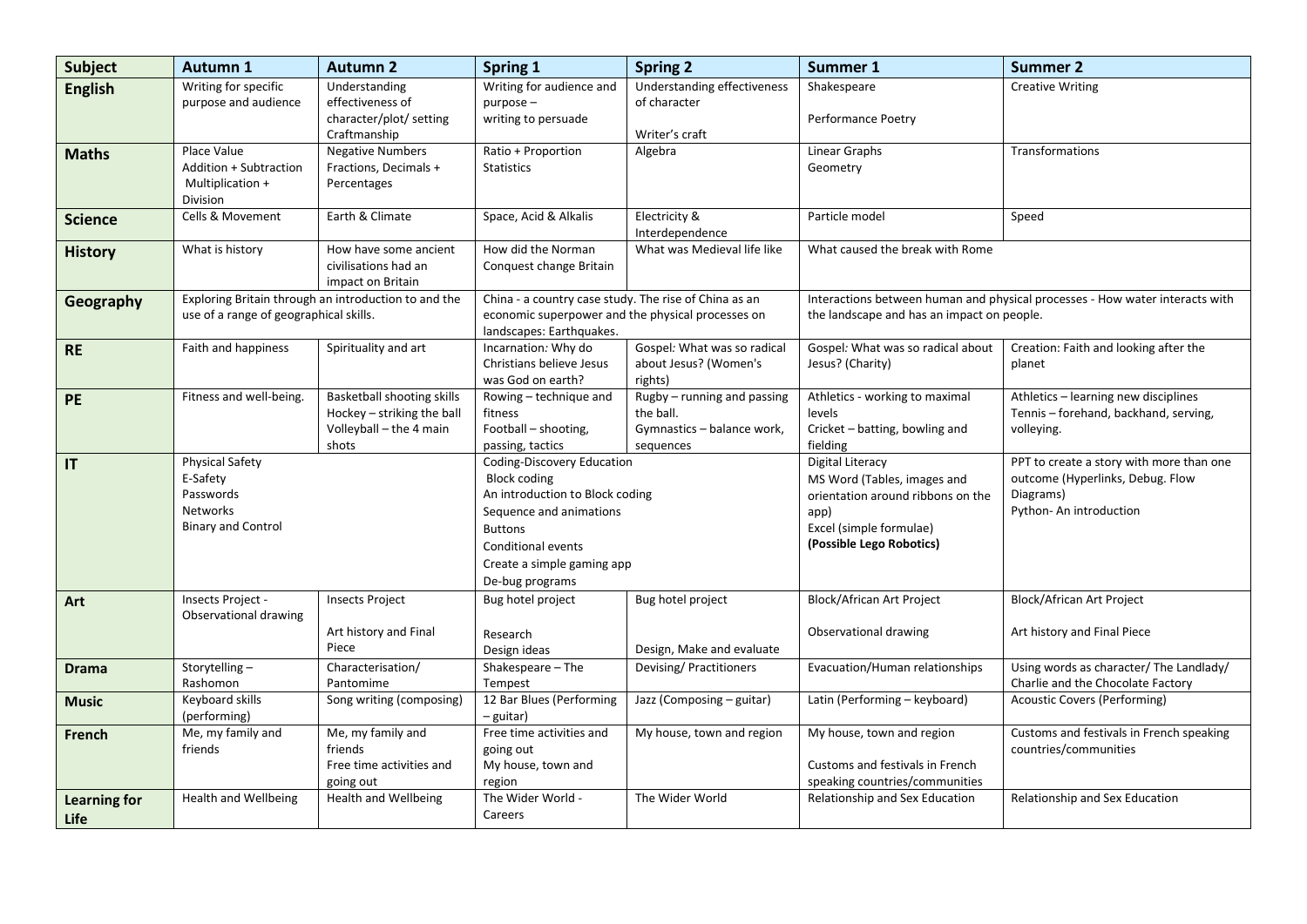| <b>Subject</b>              | <b>Autumn 1</b>                                                                                              | <b>Autumn 2</b>                                                                            | Spring 1                                                                                                                                | <b>Spring 2</b>                                                                                       | <b>Summer 1</b>                                                                                                   | <b>Summer 2</b>                                                                                                     |
|-----------------------------|--------------------------------------------------------------------------------------------------------------|--------------------------------------------------------------------------------------------|-----------------------------------------------------------------------------------------------------------------------------------------|-------------------------------------------------------------------------------------------------------|-------------------------------------------------------------------------------------------------------------------|---------------------------------------------------------------------------------------------------------------------|
| <b>English</b>              | Create a clear narrative voice                                                                               | Identify and explain how<br>author's shape narratives to<br>create impact on the reader    | Analysing the influence of<br>context on writing                                                                                        | Understanding differing<br>interpretations and viewpoints<br>- write to argue                         | Understanding<br>effectiveness of<br>character/setting within<br>challenging texts                                | Craftsmanship (atmospheric<br>writing)                                                                              |
| <b>Maths</b>                | Ratio + Proportion<br><b>Statistics</b><br>Algebra                                                           | Linear Graphs<br>Geometry<br>Transformations                                               | <b>Four Operations</b><br>Fractions                                                                                                     | Percentages<br>Algebra                                                                                | Geometry - Circles, Area<br>and angles<br>Rates of change                                                         | <b>Statistics</b><br>Geometry - 3D shapes                                                                           |
| <b>Science</b>              | Specialised cells &<br>movement of substances                                                                | Particle model, acid & alkali<br>practical investigations                                  | Sound, light & breathing                                                                                                                | Work & energy                                                                                         | Speed, metals & non-<br>metals                                                                                    | Digestion                                                                                                           |
| <b>History</b>              | Who were the skeletons in<br>the field                                                                       | Why did the English kill their<br>king                                                     | How did Britain rule the<br>waves                                                                                                       | How was the modern world<br>made                                                                      | What impact did the World Wars have on our world                                                                  |                                                                                                                     |
| Geography                   | India - Internal issues and Globalisation - how the growth of<br>an economy impacts a country and the globe. |                                                                                            | Physical Processes on Landscapes: Tropical Storms and<br>Droughts - how these climatic hazards impact areas and life in<br>these areas. |                                                                                                       | Sustainability - how ecosystems adapt to changes and the<br>impact of these changes on the planet and human life. |                                                                                                                     |
| <b>RE</b>                   | Facing challenge and<br>changing the world.                                                                  | People of God: Does the<br>world need prophets today?                                      | The Buddha and Buddhism:<br>how and why do his<br>experiences and teachings<br>have meaning for people<br>today?                        | The Buddha and Buddhism.<br>Salvation and Easter art.                                                 | Sikhism: How are Sikh<br>teachings on equality and<br>service put into practice<br>today?                         | What is good and what is<br>challenging about following a<br>faith in Britain today?                                |
| PE                          | Fitness and well-being.                                                                                      | Basketball shooting skills<br>Hockey - striking the ball<br>Volleyball - the 4 main shots  | Rowing - technique and<br>fitness<br>Football - shooting,<br>passing, tactics,<br>conditioned games                                     | Rugby - running and passing<br>the ball. Conditioned games<br>Gymnastics - balance work,<br>sequences | Athletics - working to<br>maximal levels<br>Cricket - batting, bowling<br>and fielding, conditioned<br>games      | Athletics - learning new<br>disciplines<br>Tennis - forehand, backhand,<br>serving, volleying. Conditioned<br>games |
| $\mathsf{I}$                | E-Safety<br><b>Physical Safety</b>                                                                           | Physical Safety cont.<br>Security data<br><b>Discovery Education (Block</b><br>coding 3-6) | Digital Literacy<br>Reliability of data<br>Python (Writing programs<br>using text)                                                      | <b>Digital Literacy</b><br>Excel (Formulae, Tables, Charts                                            | HTML- Website design<br>Webpage design, structure and presentation                                                |                                                                                                                     |
| Art                         | Portrait Project<br>Observational drawing                                                                    | Portrait<br>Project<br>Art history and Final Piece                                         | DT Clock project<br>Research and design focus                                                                                           | DT Clock project<br>Making and evaluating focus                                                       | Surrealism Project<br>Art history<br>And Observational drawing                                                    | Surrealism Project<br>Media experimenting and Final<br>Piece                                                        |
| <b>Drama</b>                | Romeo and Juliet/ West Side<br>Story                                                                         | Commedia Dell' Arte                                                                        | Commedia Dell' Arte -<br>mask work                                                                                                      | Theatre in education<br>performance / Demographic                                                     | Staging                                                                                                           | Devising                                                                                                            |
| <b>Music</b>                | Music for games<br>(Performing)                                                                              | Music for games (Composing)                                                                | <b>BLM</b> (Listening)                                                                                                                  | Reggae (Performing - guitar)                                                                          | Four Chord Song<br>(Performing)                                                                                   | Ipsley's Live Lounge (Performing)                                                                                   |
| <b>French</b>               | Healthy living including food<br>and drink                                                                   | Healthy living including food<br>and drink<br>Life at school and college                   | Life at school and college<br>Jobs, careers and future<br>plans                                                                         | Jobs, careers and future plans                                                                        | Jobs, careers and future<br>plans<br>Travel and tourism                                                           | Travel and tourism                                                                                                  |
| <b>Learning for</b><br>Life | <b>Health and Wellbeing</b>                                                                                  | Health and Wellbeing                                                                       | The Wider World - Careers                                                                                                               | The Wider World                                                                                       | Relationship and Sex<br>Education                                                                                 | Relationship and Sex Education                                                                                      |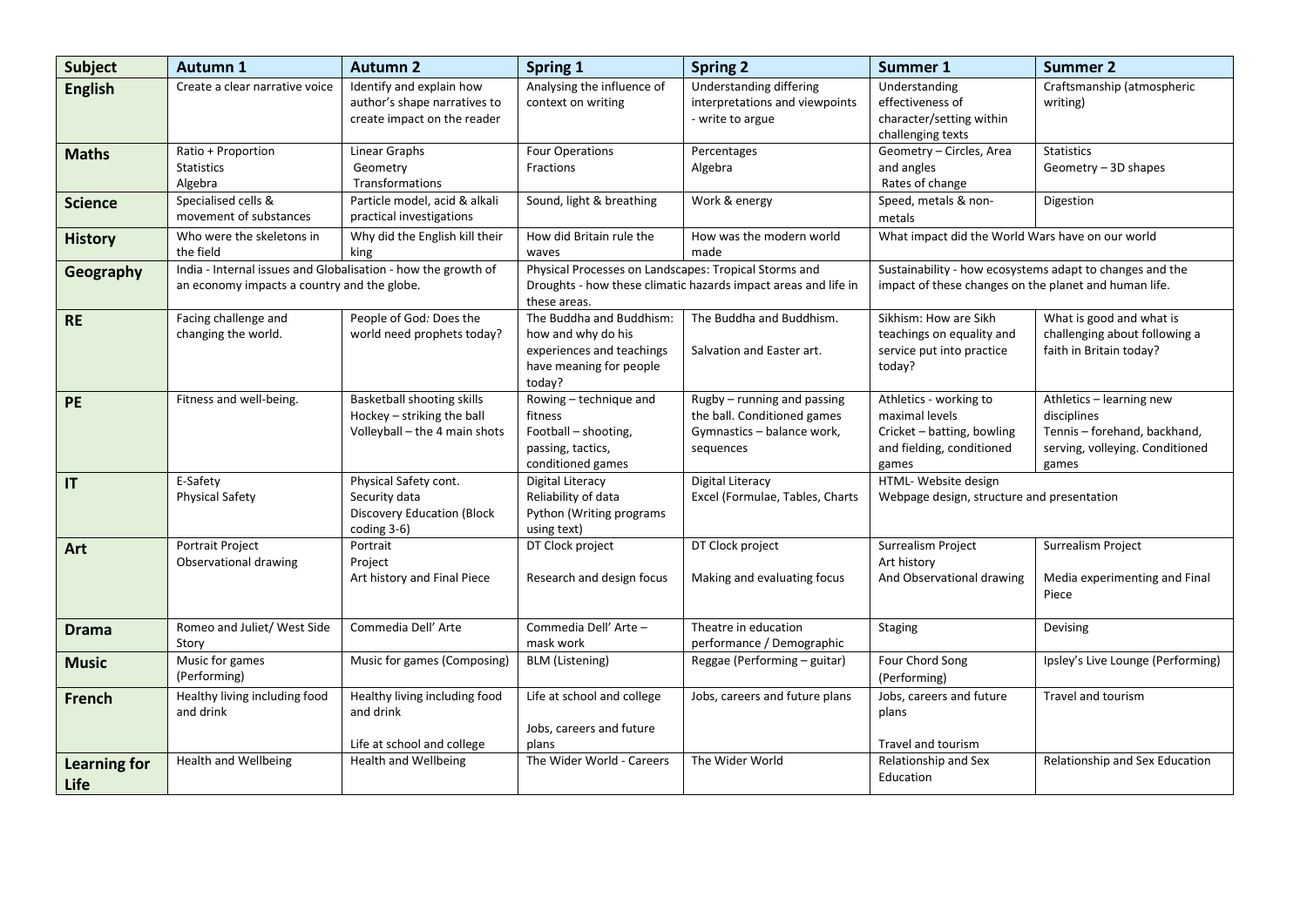#### **Key Stage 3 Assessment Guidance: Assessment without Levels**

#### **Core Purpose**

- The purpose of Assessment is to inform Teaching and improve Learning
- All subject areas have mapped out the KS3 curriculum and have a clear sense of what pupils should know and understand and be able to do by the end of KS3
- Assessment at KS3 will move away from replicating levels and grades and focus on giving great feedback against key concepts

# **Aims:**

As the Central RSA Academies Trust we endeavour to achieve a KS3 curriculum and assessment model which:

1. Is focused on developing the key concepts, knowledge and skills needed in KS3, building on KS2 and preparing for KS4

2. Has high expectations and challenge for all by implementing an assessment model based on a Progressive Curriculum

3. Adopts a mastery approach to teaching and learning and uses proven effective teaching methods.

4. Uses regular assessment and feedback which gives all pupils the chance to develop a secure understanding of the key ideas.

5. Ensures data from assessments reliably identifies what pupils have/have not understood and informs future teaching and learning, including intervention

6. Incorporates high quality end of sequence/topic summative assessments which help pupils develop the skills needed to tackle GCSE.

# **Summative Assessment at KS3**

A new grading system is being introduced which indicates how well the pupils have understood that particular unit of work, based on their performance in the final assessment of the sequence. This fits in with our aim to develop a **secure** understanding of the key ideas in KS3 needed for successful performance in KS4. The scale is:

| Emerging   | A pupil has an emerging understanding of key concepts and is beginning to |
|------------|---------------------------------------------------------------------------|
|            | grasp some of the main ideas and skills in a sequence of learning.        |
| Developing | A pupil is developing an understanding of key concepts and is grasping    |
|            | some of the main ideas and skills in a sequence of learning; some aspects |
|            | require further development.                                              |